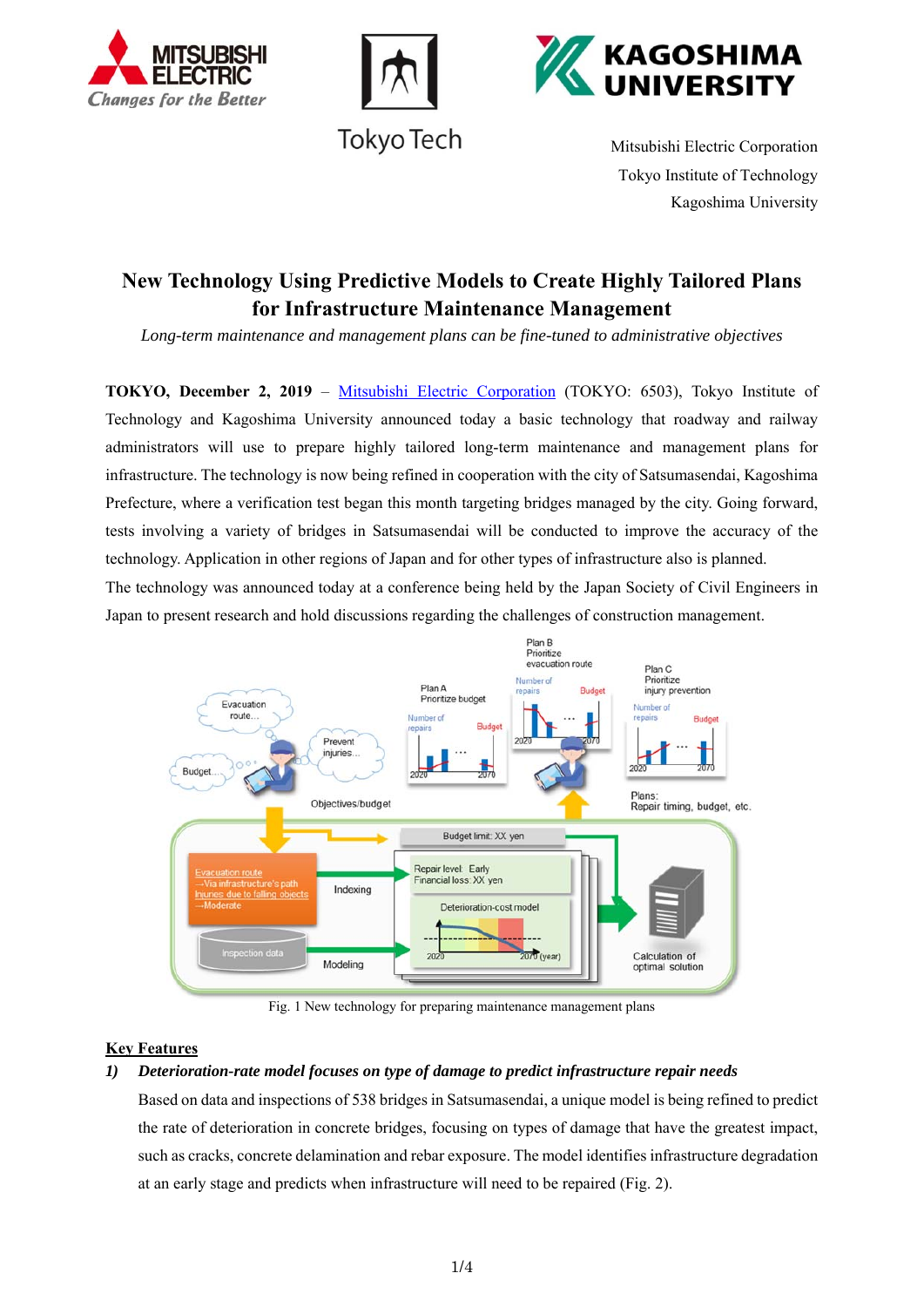



## *2) Deterioration-cost model estimates costs of incremental repairs based on rate of deterioration*

Repair methods and costs differ according to the type and degree of damage, such as depth of cracks and extent of concrete flaking. The deterioration-cost model estimates costs according to the type and degree of damage. By combining the repair-cost and deterioration-rate models, it will be possible to estimate repair costs according to the estimated rate of deterioration (Fig. 3). The technology, rather than determining standard repair costs, determines costs at the actual time of repair based on the estimated rate of deterioration, allowing for the visualization of costs and repair work aimed at preventing serious damage, including bridge collapses.



Fig. 3 Repair-cost model that visualizes repair costs according to rate of deterioration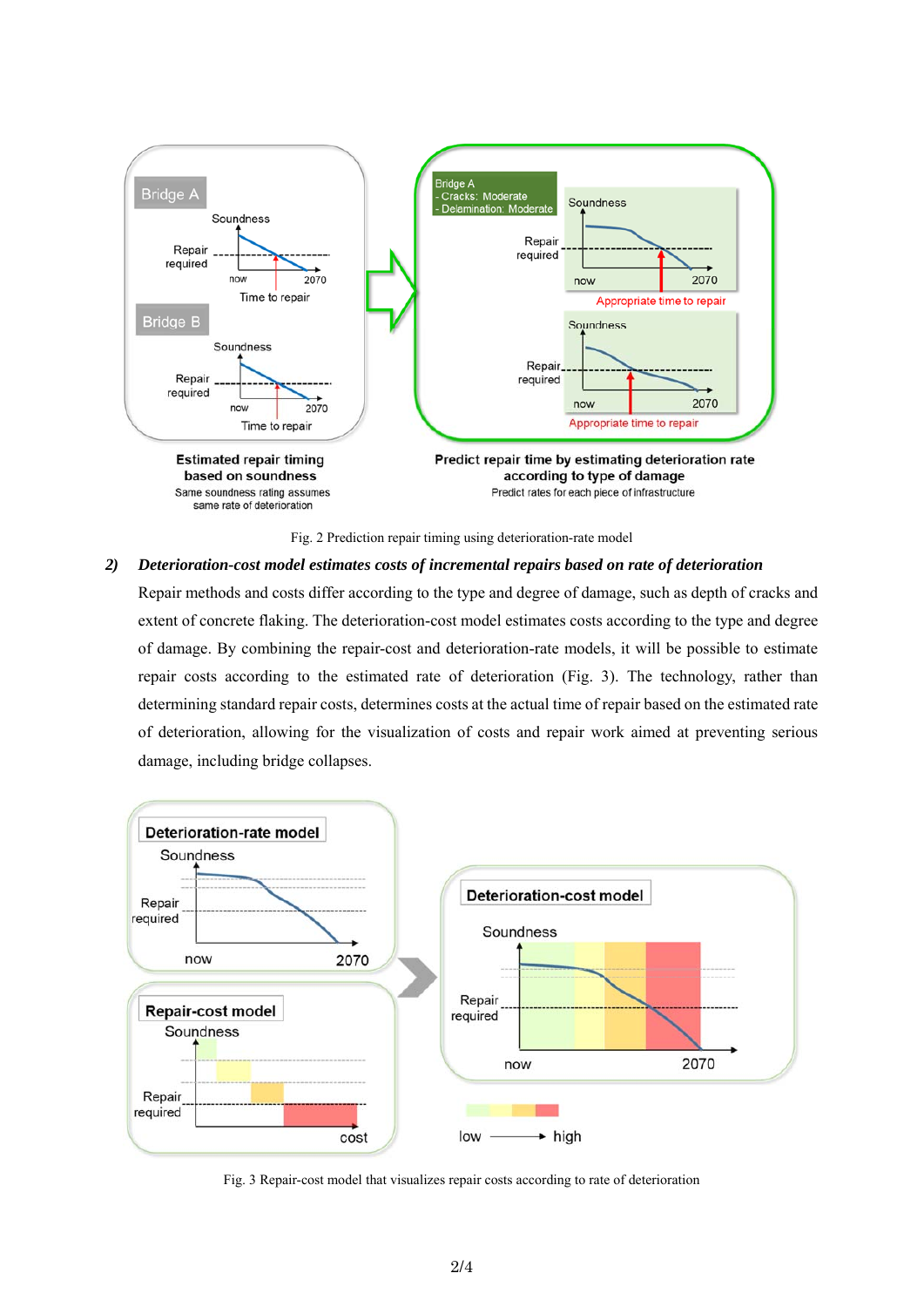## *3) Weighted objectives enable administrators to reflect priorities in maintenance plans*

Administrators have a variety of infrastructure maintenance objectives, such as securing evacuation routes in disasters or preventing injuries from falling concrete. By expressing these objectives as indicators, such as repair level or financial loss, and then formulating the indicators together with the repair-cost model, it becomes possible to solve problems for optimized solutions. In turn, this will make it easier to create highly diverse plans, and budgets, for comparison purposes. Moreover, it will be possible to make extensive calculations encompassing enormous infrastructure, including rates of deterioration, repair timing and repair costs. The calculations could be used to prepare multiple maintenance plans based on various maintenance objectives, thus enabling an overall plan to be evaluated on a multifaceted basis. In addition, the weights of various indicators could be easily adjusted, such as increasing the level of repair, to create maintenance plans tailored to specific priorities.

| Name                 | Contributions                                                                     |
|----------------------|-----------------------------------------------------------------------------------|
| Mitsubishi Electric  | Overall design, systematization, optimization algorithm development and           |
|                      | verification summarization                                                        |
| Tokyo Institute of   | Overall design, modeling of repair-cost model, and combination of repair-cost and |
| Technology           | deterioration-rate models in resulting deterioration-cost model                   |
| Kagoshima University | Overall design, analysis of infrastructure inspection data and modeling of        |
|                      | degradation progress                                                              |

# **Roles in Development Project**

## **Background**

Extensive infrastructure built during Japan's period of rapid economic growth is now deteriorated and in need of repair en masse. In 2014, the Ministry of Land, Infrastructure, Transport and Tourism mandated that local governments and road companies begin conducting regular visual inspections of bridges and tunnels every five years. The ministry is promoting a shift from post-repair maintenance to preventive maintenance involving frequent repairs aimed at preventing serious problems. Long-term preventive maintenance must be carefully planned, but such planning is very difficult to carry out manually for large-scale infrastructure.

Road bridges in Japan are currently categorized into four levels of soundness based on inspections, making it challenging to determine which infrastructure in the same category of soundness to repair first. Moreover, it is difficult to accurately reflect all priorities in maintenance plans because maintenance and management purposes can vary.

#### **Inquiries**

*Media Inquiries* 

Public Relations Division Mitsubishi Electric Corporation prd.gnews@nk.MitsubishiElectric.co.jp www.MitsubishiElectric.com/news/

*Customer Inquiries*  Advanced Technology R&D Center Mitsubishi Electric Corporation www.MitsubishiElectric.com/ssl/contact/company/rd/form.html www.MitsubishiElectric.com/company/rd/